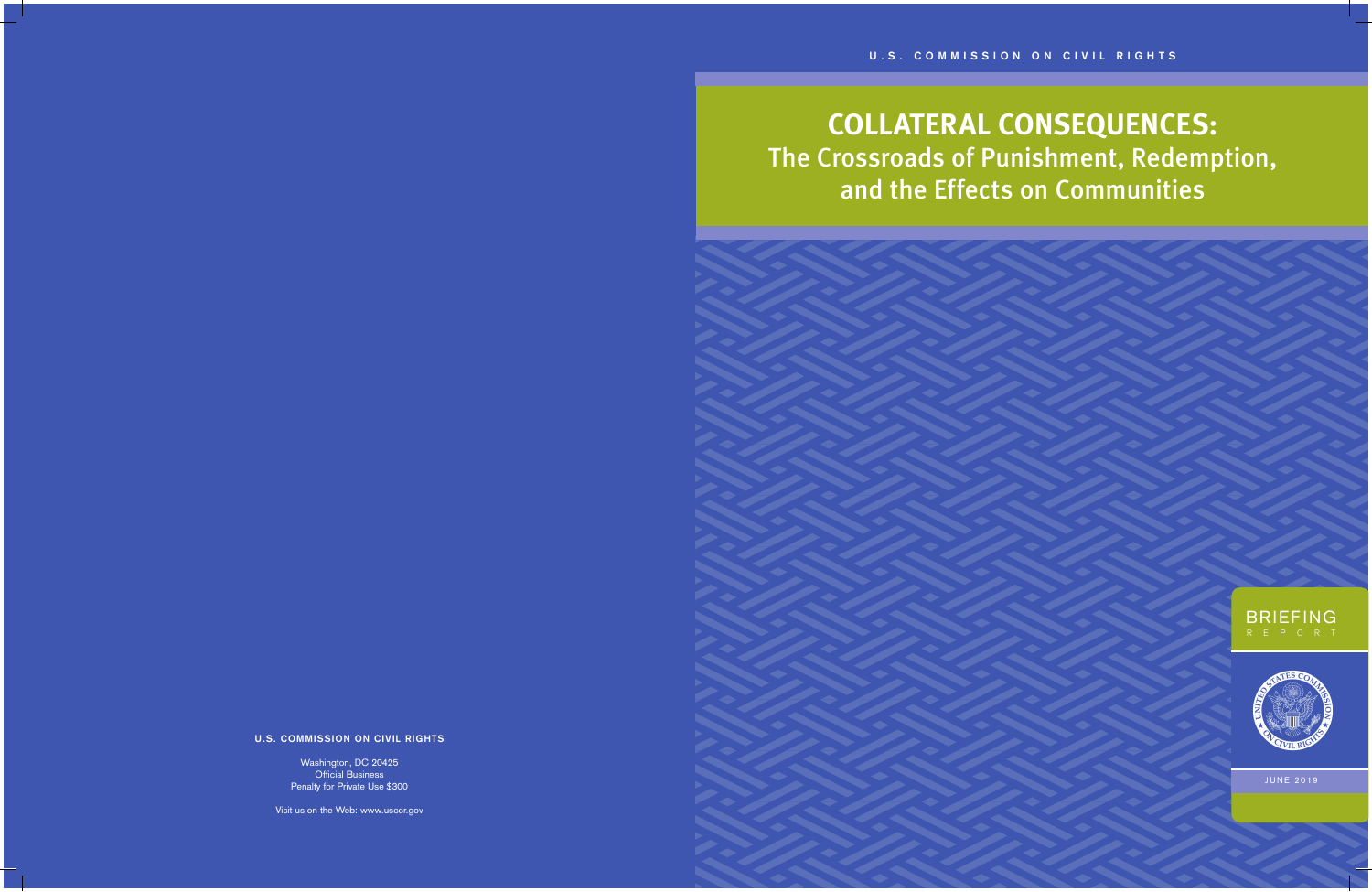#### U.S. COMMISSION ON CIVIL RIGHTS

The U.S. Commission on Civil Rights is an independent, bipartisan agency established by Congress in 1957. It is directed to:

- Investigate complaints alleging that citizens are being deprived of their right to vote by reason of their race, color, religion, sex, age, disability, or national origin, or by reason of fraudulent practices.
- Study and collect information relating to discrimination or a denial of equal protection of the laws under the Constitution because of race, color, religion, sex, age, disability, or national origin, or in the administration of justice.
- Appraise federal laws and policies with respect to discrimination or denial of equal protection of the laws because of race, color, religion, sex, age, disability, or national origin, or in the administration of justice.
- Serve as a national clearinghouse for information in respect to discrimination or denial of equal protection of the laws because of race, color, religion, sex, age, disability, or national origin.
- Submit reports, findings, and recommendations to the President and Congress.
- Issue public service announcements to discourage discrimination or denial of equal protection of the laws.\*

#### MEMBERS OF THE COMMISSION

Catherine E. Lhamon, *Chairperson* Patricia Timmons-Goodson, *Vice Chairperson* Debo P. Adegbile Gail L. Heriot Peter N. Kirsanow David Kladney Karen Narasaki Michael Yaki

Mauro Morales, *Staff Director*

U.S. Commission on Civil Rights 1331 Pennsylvania Avenue, NW Washington, DC 20425 (202) 376-8128 voice TTY Relay: 711

www.usccr.gov

 $\overline{\phantom{a}}$ 

\*42 U.S.C. §1975a.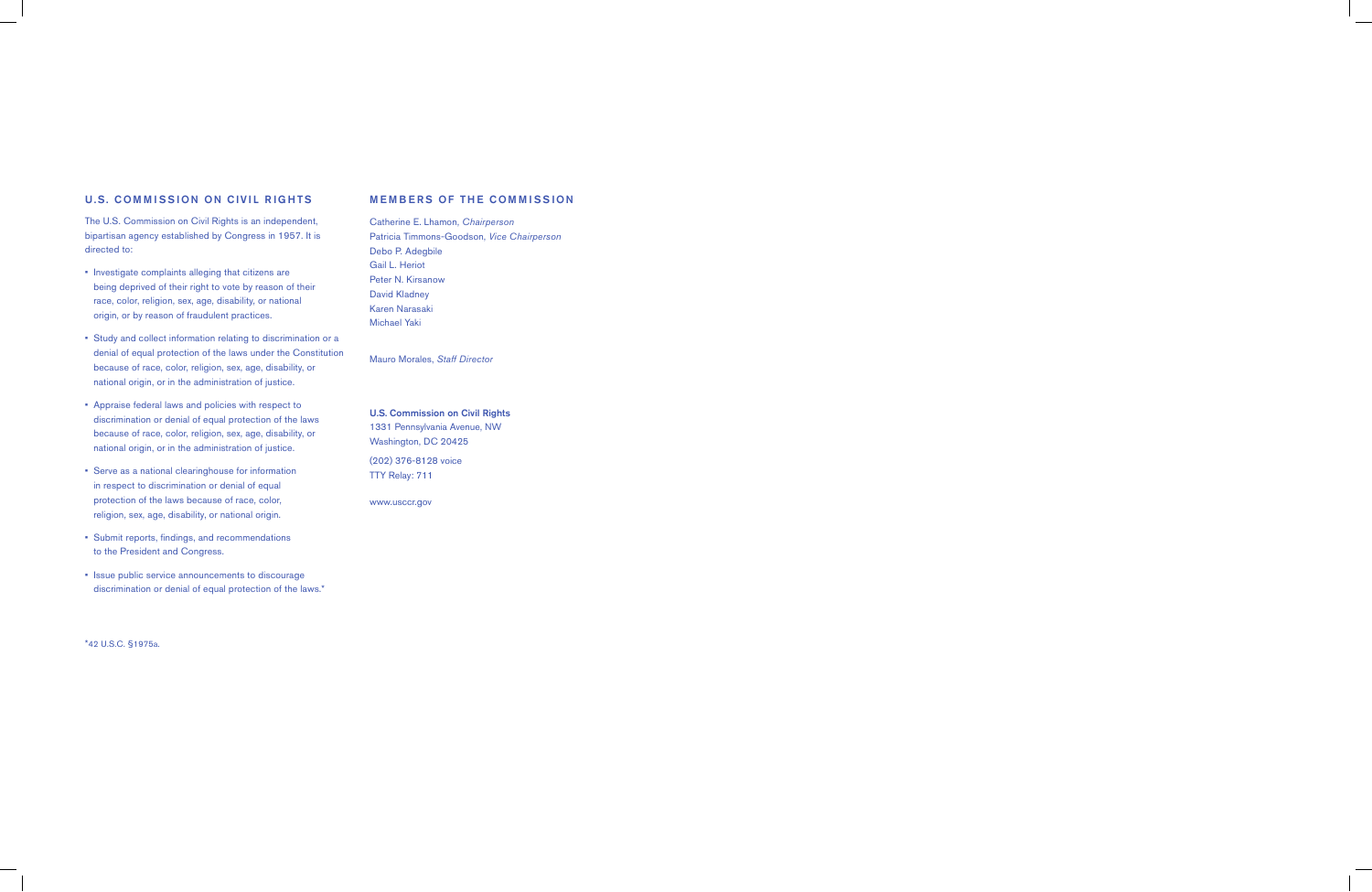# **Collateral Consequences: The Crossroads of Punishment, Redemption, and the Effects on Communities**

**Briefing Before The United States Commission on Civil Rights Held in Washington, DC** 

**Briefing Report** 

**June 2019**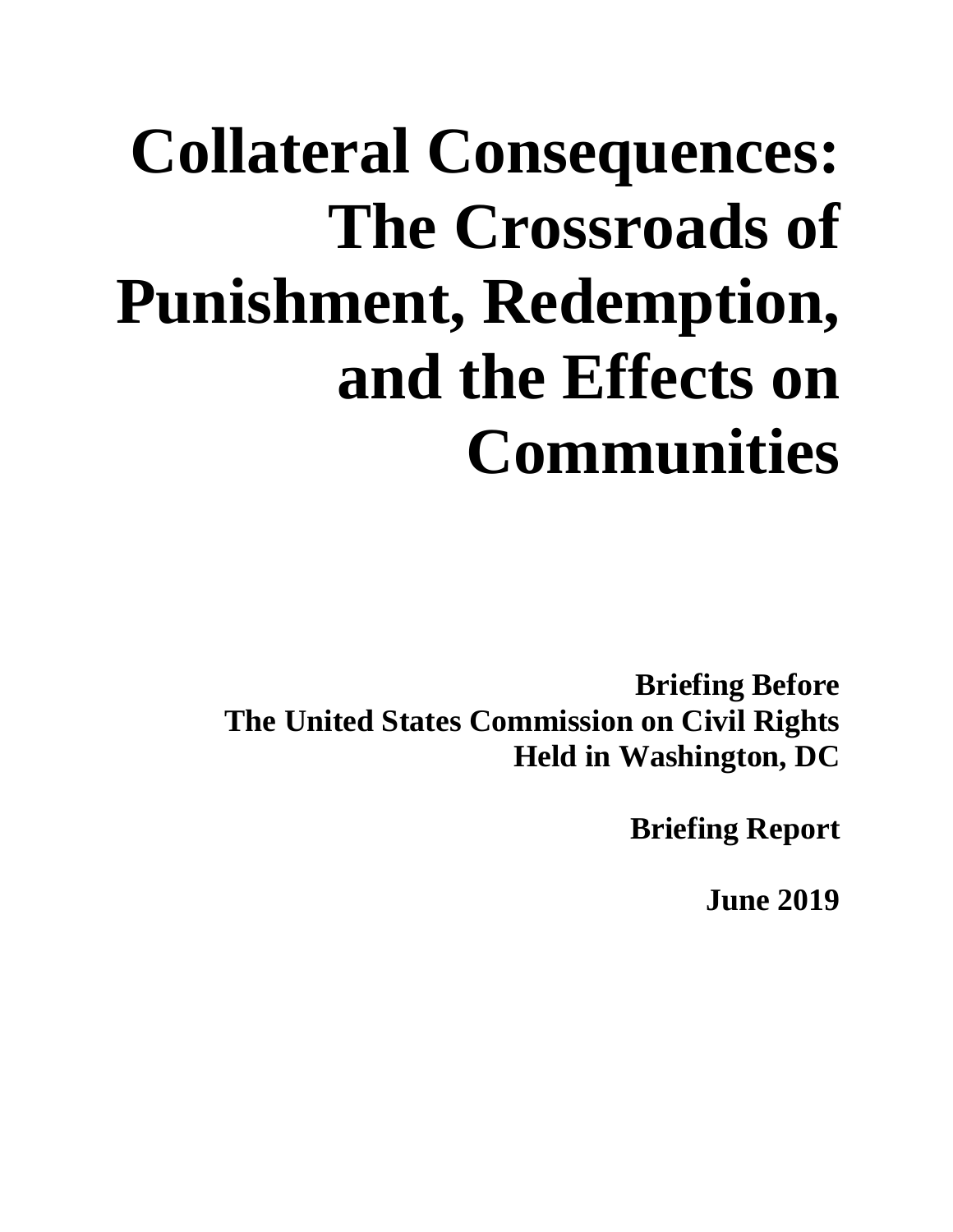

### **UNITED STATES COMMISSION ON CIVIL RIGHTS**

1331 Pennsylvania Ave., NW · Suite 1150 · Washington, DC 20425 www.usccr.gov

# **Letter of Transmittal**

June 13, 2019

President Donald J. Trump Vice President Mike Pence Speaker of the House Nancy Pelosi

On behalf of the United States Commission on Civil Rights ("the Commission"), I am pleased to transmit our briefing report, *Collateral Consequences: The Crossroads of Punishment, Redemption, and the Effects on Communities*. The report is also available in full on the Commission's website at www.usccr.gov.

This report provides an overview of the relevant data and arguments for and against the imposition of collateral consequences on people with criminal records. Each year, federal and state prisons release more than 620,000 people to return to their communities. While these individuals have often completely exited criminal supervision (for example, through a prison sentence or probation), individuals with criminal records still face potentially thousands of collateral consequences upon reentering society. These collateral consequences are sanctions, restrictions, or disqualifications that attach to a person because of the person's criminal history. For example, individuals with criminal histories can face barriers to voting, jury service, holding public office, securing employment, obtaining housing, receiving public assistance, owning a firearm, getting a driver's license, qualifying for financial aid and college admission, qualifying for military service, and maintaining legal status as an immigrant. The reach of each collateral consequence extends past people with criminal records to affect families and communities.

The Commission majority (six Commissioners in favor, one Commissioner in opposition) approved key findings including the following: Collateral consequences exacerbate punishment beyond the criminal conviction after an individual completes the court-imposed sentence. Valid public safety bases support some collateral consequences, such as limitations on working with children for people convicted of particular dangerous crimes. Many collateral consequences, however, are unrelated either to the underlying crime for which a person has been convicted or to a public safety purpose. When the collateral consequences are unrelated in this way, their imposition generally negatively affects public safety and the public good.

Evidence shows harsh collateral consequences unrelated to public safety increase recidivism by limiting or by completely barring formerly incarcerated persons' access to personal and family support. In addition, the general public, attorneys, and the courts often lack knowledge of what the totality of the collateral consequences are in their jurisdiction, how long they last, and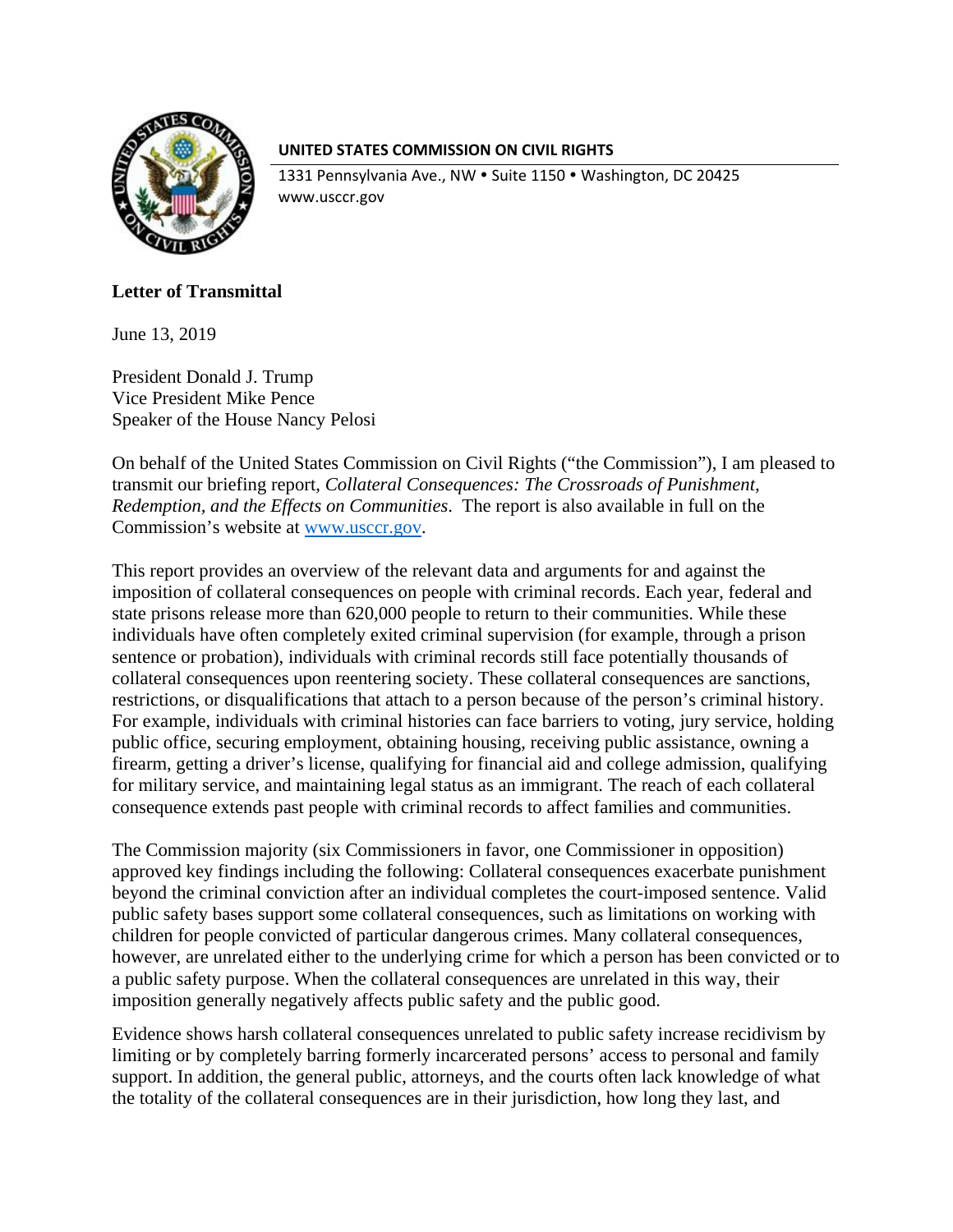whether they are discretionary or mandatory, or even if they are relevant to public safety or merely an extended punishment beyond a criminal sentence. This absence of public and judicial awareness of collateral consequences of conviction undermines any deterrent effect that might flow from attaching such consequences, separate and apart from the punishment itself, to criminal convictions. The processes people must undertake to restore rights, for example through applications for pardon or for judicial record sealing, are often complicated, opaque, and difficult to access.

The Commission majority voted for key recommendations, including the following: Collateral consequences should be tailored to serve public safety. Policymakers should avoid punitive mandatory consequences that do not serve public safety, bear no rational relationship to the offense committed, and impede people convicted of crimes from safely reentering and becoming contributing members of society. Jurisdictions that impose collateral consequences should periodically review the consequences imposed by law or regulation to evaluate whether they are necessary to protect public safety and if they are related to the underlying offenses.

The Commission majority specifically calls on Congress to limit discretion of public housing providers to prevent them from categorically barring people with criminal convictions from access to public housing; lift restrictions on access to student loans based on criminal convictions, except for convictions related to financial fraud; eliminate restrictions on TANF and SNAP benefits based on criminal convictions; and require federal courts to give comprehensive notice of federal restrictions on individuals' rights before guilty plea entry, upon conviction, and upon release from incarceration.

We at the Commission are pleased to share our views, informed by careful research and investigation as well as civil rights expertise, to help ensure that all Americans enjoy civil rights protections to which we are entitled.

For the Commission,

cele

Catherine E. Lhamon Chair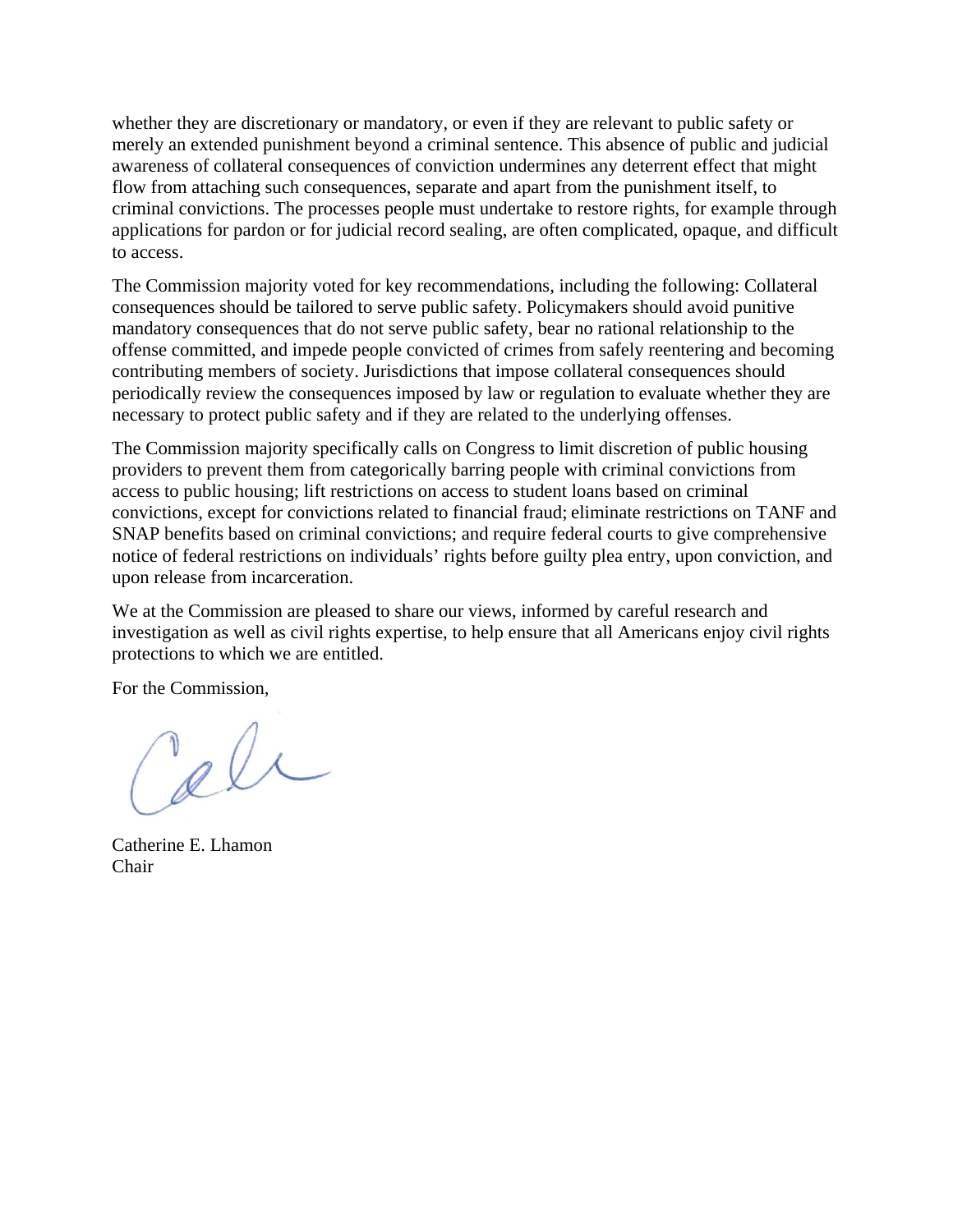# **Table of Contents**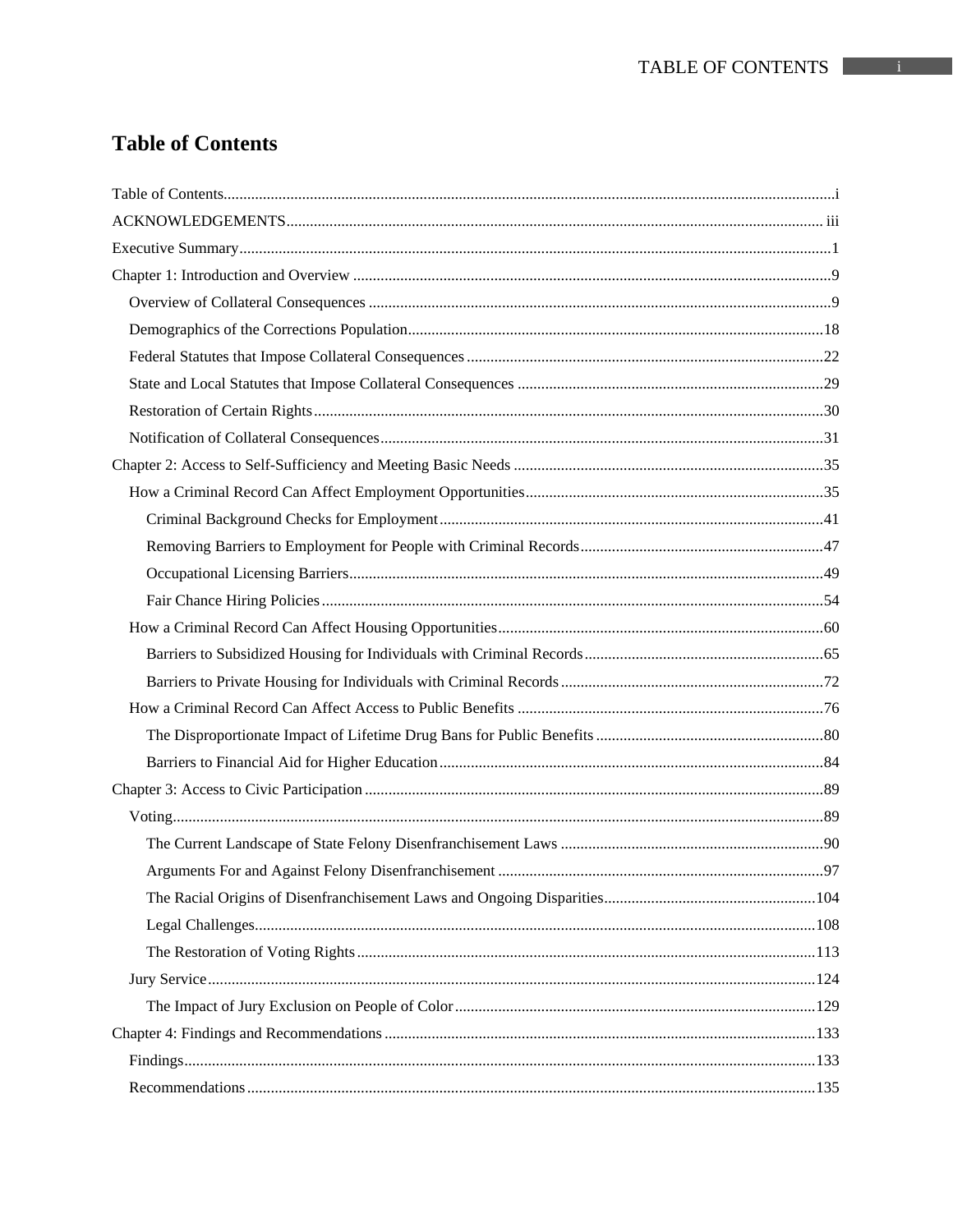# TABLE OF CONTENTS ii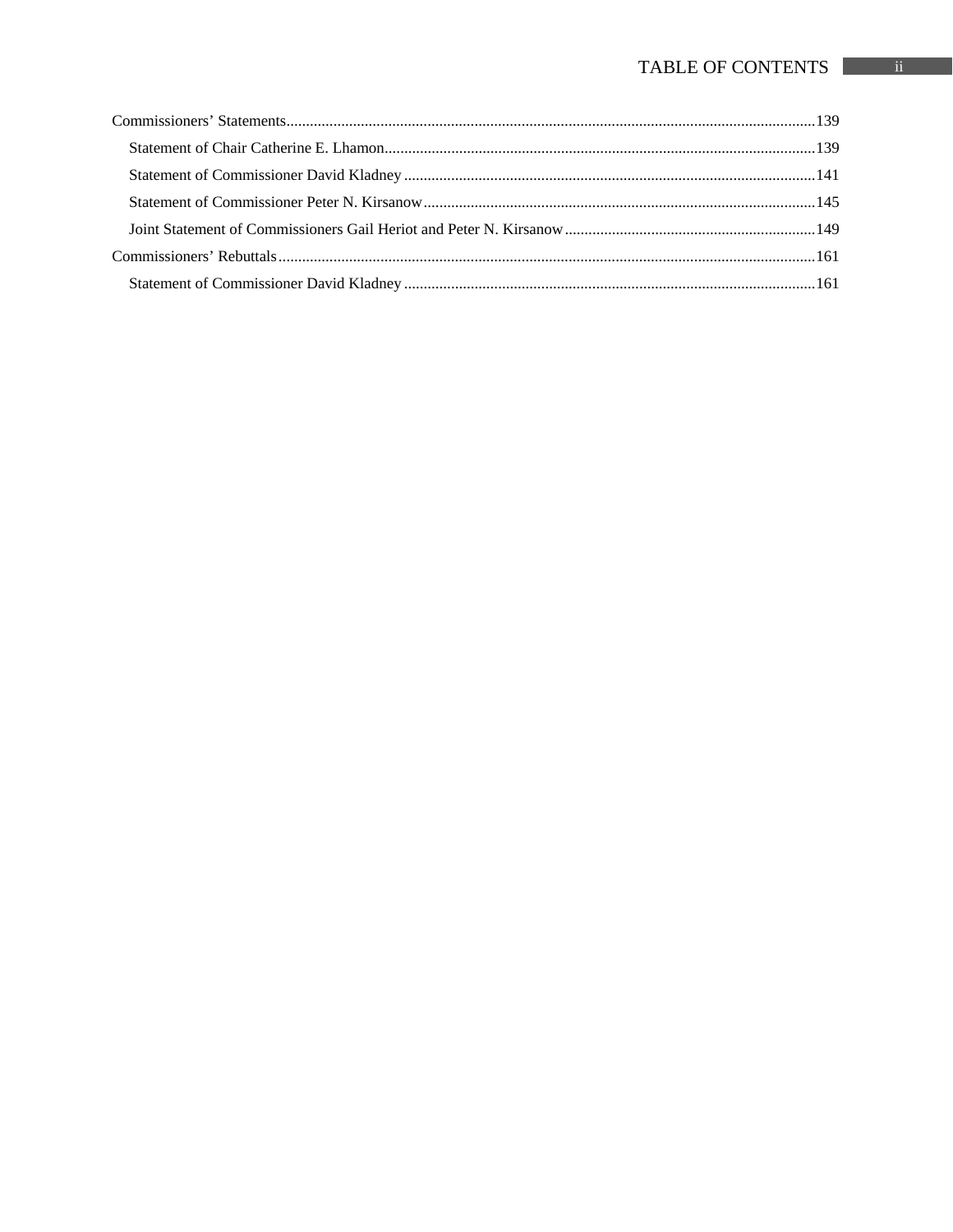# **Chapter 4: Findings and Recommendations**

#### **Findings**

- 1. Collateral consequences are pervasive, broad ranging restrictions on the rights and privileges of people with criminal convictions to participate in society and access certain benefits. These consequences exacerbate punishment beyond the criminal conviction after an individual completes the court-imposed sentence. In addition, collateral consequences affect people living on parole or probation in the community while they complete a criminal sentence.
- 2. Some collateral consequences, such as limitations on working with children for people convicted of particular dangerous crimes, are enacted for valid public safety reasons. Many collateral consequences are unrelated either to the underlying crime for which a person has been convicted or to a public safety purpose. When the collateral consequences are unrelated in this way, their imposition generally negatively affects public safety and the public good.
- 3. The convicted person generally lacks notice as to what the collateral consequences are in the jurisdiction in which she/he is charged. Except for immigration consequences, collateral consequences are not required to be included in court proceedings, plea bargaining, or counseling by attorneys. The general public, attorneys, and the courts often lack knowledge of what the totality of the collateral consequences are in their jurisdiction, how long they last, and whether they are discretionary or mandatory, or even if they are relevant to public safety or merely an extended punishment beyond a criminal sentence. This absence of public and judicial awareness of collateral consequences of conviction undermines any deterrent effect that might flow from attaching such consequences, separate and apart from the punishment itself, to criminal convictions.
- 4. There is scant evidence that collateral consequences act as a deterrent; however, the evidence shows harsh collateral consequences unrelated to public safety increase recidivism. This increase in recidivism is caused by limiting or by completely barring formerly incarcerated persons' access to personal and family support.
- 5. Many collateral consequence restrictions on professional licensing serve an anticompetitive function and work against the public interest. They hinder the chances for and likelihood of rehabilitation for the formerly incarcerated person.
- 6. Voting restrictions because of a criminal conviction vary sharply by state. Some states allow individuals to vote while in prison and some require individuals to submit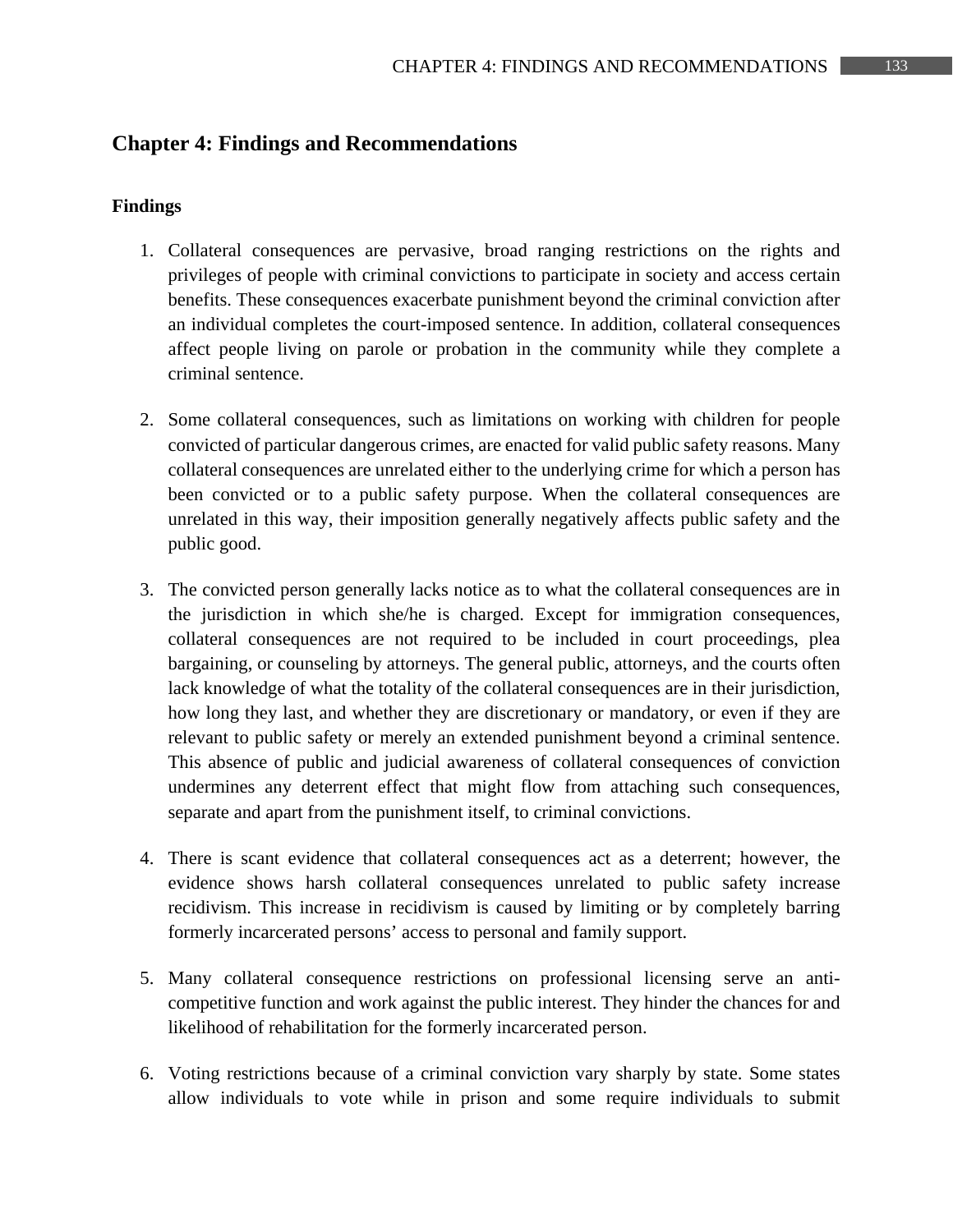applications for restoration of the right to vote years after they have served their criminal sentence. Other states require a full pardon for the restoration of rights. In November 2018, Florida voters overwhelmingly required the state to restore voting rights to people with criminal convictions who have completed their sentence. The constitutional amendment was approved by a margin of 64% in favor and 35% against with more than 8 million votes cast.

- 7. The federal courts and some states permanently bar any person with a felony criminal conviction from sitting on a criminal jury because of a belief that such persons will be biased toward criminal defendants. Studies do not show pro-defendant biases among people with criminal convictions. Rather studies show that formerly incarcerated individuals are no more biased than other potential jurors. Some states also bar persons with felony convictions from sitting on civil juries after they have served their sentences.
- 8. Restrictions on public housing and public benefits, including TANF and SNAP, make people acutely vulnerable upon leaving prison. Many people who leave prison do so without money and resources for basic living expenses, which are not easily obtained in part due to the restrictions on public benefits and housing. These consequences fail to protect the public safety and can lead the formerly incarcerated person toward unlawful means to earn subsistence money. Data show that persons subject to these bans are overwhelmingly women.
- 9. Many jurisdictions suspend driver's licenses based on criminal convictions, unrelated to whether the restricted person's conviction involved a criminal driving violation or an offense linked to driving. These restrictions severely limit employment opportunities, leaving people unable to support themselves, which can lead to recidivism putting the public's safety at risk.
- 10. Access to federal financial aid for higher education is suspended for people with drug convictions, but not for other criminal convictions. This restriction is not related to drug offenses, and is not connected to a purpose that has been shown to promote the public good.
- 11. Employment is difficult to access for those individuals with a criminal conviction as many employers choose to use a blanket ban on hiring any person with a prior criminal conviction regardless of the offense committed by the person. In some jurisdictions employers are not permitted to inquire about criminal history on an employment application but must delay questioning and background checks about criminal history until a group of finalists are chosen by the employer. These jurisdictions do not bar employers from hiring their candidates of choice or performing background checks later in the hiring process. The EEOC has issued guidance to employers on conducting criminal background checks in ways that reduce unnecessary consequences and racial disparities.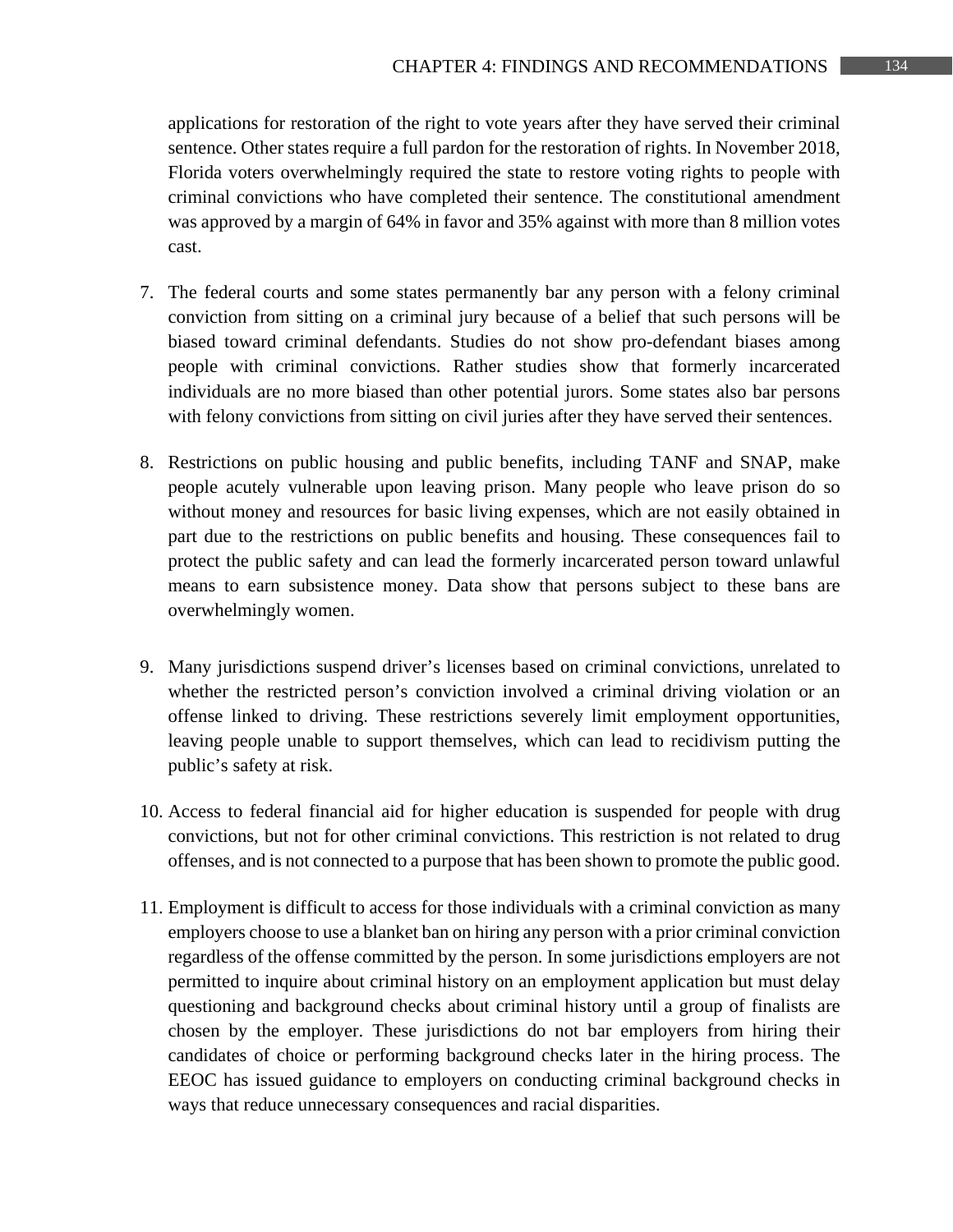- 12. The processes people must undertake to restore rights, for example through applications for pardon or for judicial record sealing, are often complicated, opaque, and difficult to access. They often require hiring a lawyer, court filing fees, collecting evidence and several appearances in court before the state will grant such restoration.
- 13. States, such as Pennsylvania, have instituted automatic restoration of rights and sealing of criminal records for certain offenses after a period of time with no further criminal convictions without the need for individuals to petition for record sealing.

#### **Recommendations**

- 1. Collateral consequences should be tailored to serve public safety. Policymakers should avoid punitive mandatory consequences that do not serve public safety, bear no rational relationship to the offense committed, and impede people convicted of crimes from safely reentering and becoming contributing members of society.
- 2. Jurisdictions that impose collateral consequences should periodically review the consequences imposed by law or regulation to evaluate whether they are necessary to protect public safety and if they are related to the underlying offenses.
- 3. Congress should pass legislation creating a process to petition for sealing federal conviction records for certain offenses, such as nonviolent crimes, after a reasonable period of time. It should create a reasonable process where a person's rights are automatically restored when no public safety concerns are present upon completion of the person's sentence. Those collateral consequences that specifically relate to the crime and implicate public safety should be lifted only after the applicant has demonstrated a reasonable period of law-abiding conduct.
- 4. Congress should eliminate restrictions on TANF and SNAP benefits based on criminal convictions as they do not serve the public safety or interest but do impose harsh burdens, particularly on formerly incarcerated women.
- 5. Congress should limit discretion of public housing providers to prevent them from categorically barring people with criminal convictions from access to public housing. The United States Department of Housing and Urban Development should provide guidance on what are reasonable periods of time that public housing agencies could permissibly consider requiring to have passed after conviction or completion of sentence before regaining access to public housing, in addition to what underlying conduct could lead to restrictions on access to public housing. In such guidance HUD should consider and list which crimes against people and property merit restrictions on entry to public housing.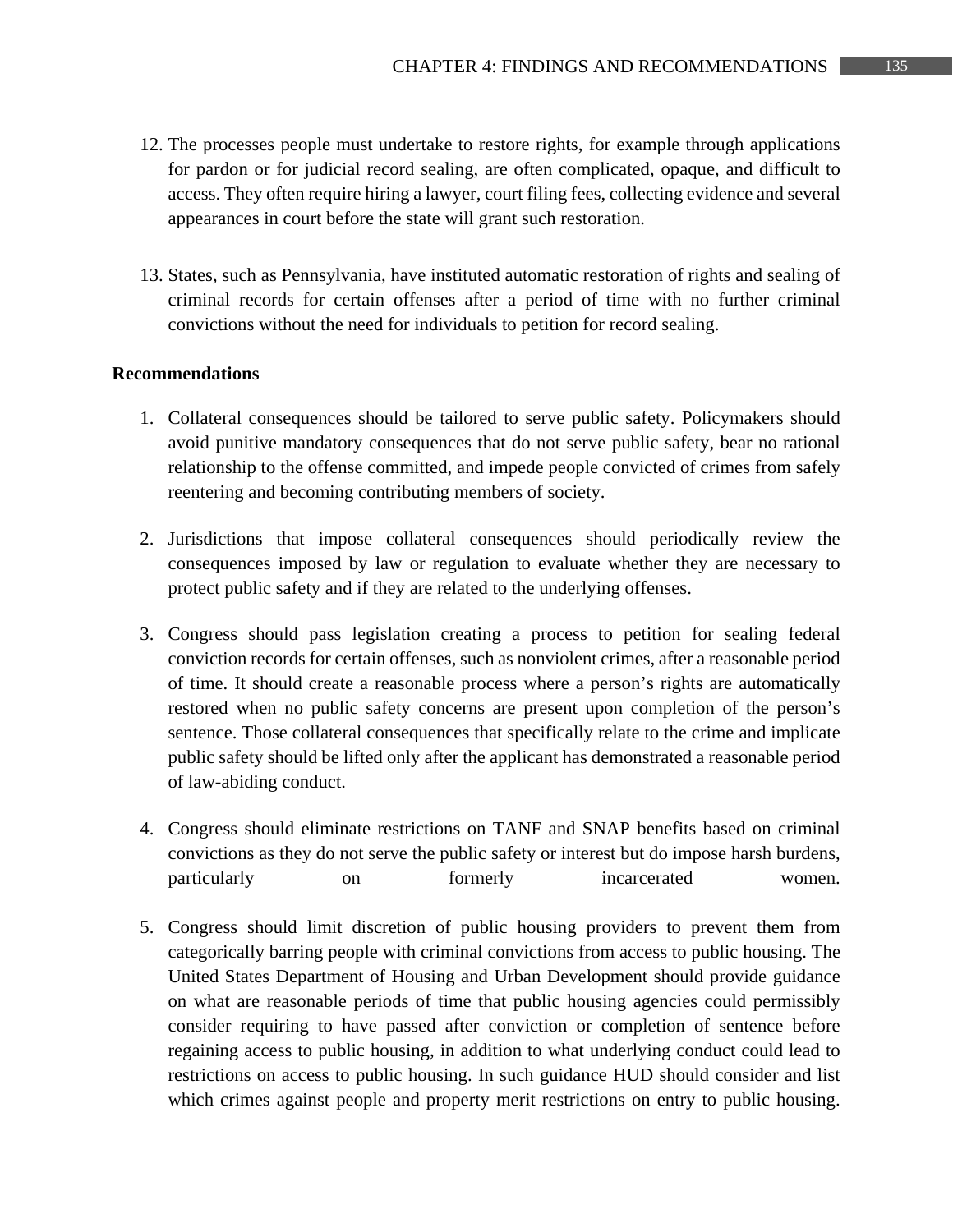This guidance should follow the best practices of state and local housing authorities that have successfully provided access to public housing to people with criminal convictions. Many people convicted of non-violent crimes should be allowed to live in public housing.

- 6. Congress should lift restrictions on access to student loans based on criminal convictions, except for convictions related to financial fraud. When unrelated to financial fraud, financial aid access restriction does not serve the public safety or interest. Lifting the federal ban on Pell Grants to fund in-prison college programs would enable inmates to gain valuable job skills and significantly boost their employment rates post-incarceration.
- 7. Congress should require federal courts to give comprehensive notice of federal restrictions on individuals' rights before guilty plea entry, upon conviction, and on release from incarceration. Notice should include how long those restrictions last, and the procedures that set out a step by step process persons must take to restore rights after release. The individual should also be given notice that there will be state and local consequences.
- 8. The United States Department of Justice should issue guidance sharing best practices related to collateral consequences of criminal convictions, clarifying at minimum the following points:
	- a. State and local jurisdictions should undertake a comprehensive analysis of collateral consequences authorized or required by their laws, collect them in a publicly available format, and analyze the connection of each restriction to public safety and the broader public interest. Consequences not serving the public interest should be repealed. Arrest alone should never be sufficient justification to limit rights and privileges, except as set forth by the court in which the charges are pending.
	- b. Jurisdictions should compile and clearly identify collateral consequences in a format accessible to the public. Court systems should require these consequences to be incorporated into counseling, plea bargaining, and sentencing considerations.
	- c. States should consider restoration of the right to vote to all people who have been released from incarceration or are on probation/parole and are currently disenfranchised because of criminal convictions. Denying the right to vote does not serve the public safety or interest.
	- d. States should notify people disenfranchised because of a criminal conviction when their right to vote is or can be restored, if restored automatically when that occurs, or what steps they must undertake to restore their right to vote. In states where the right to vote is restored upon release from incarceration or completion of supervision, an opportunity to register to vote and assistance to complete the process should be included as part of the completion of the exit process from prison, parole, or probation.